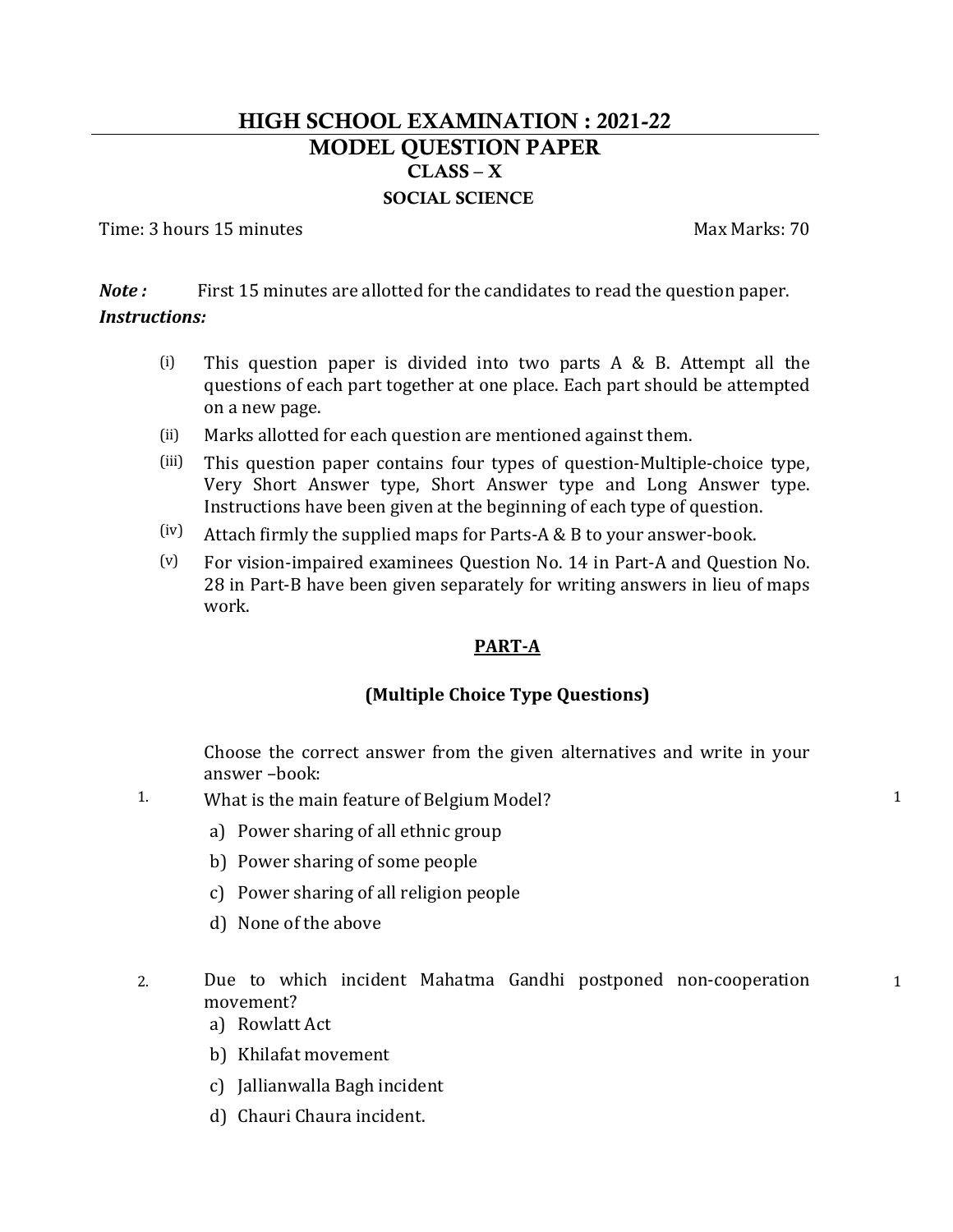| 3. | Who became the ruler of united Italy in 1861?                                   | 1            |
|----|---------------------------------------------------------------------------------|--------------|
|    | a) Victor Emmanuel.                                                             |              |
|    | b) Bismarck.                                                                    |              |
|    | c) Victor Emmanuel II.                                                          |              |
|    | d) Cavour.                                                                      |              |
| 4. | Who wrote the book "Hind Swaraj"?                                               | 1            |
|    | a) Jawahar Lal Nehru                                                            |              |
|    | b) Ravindra Nath Tagore                                                         |              |
|    | c) Mahatma Gandhi                                                               |              |
|    | d) Bal Ganga Dhar Tilak                                                         |              |
| 5. | After which war unification of Germany was completed?                           | 1            |
|    | a) Austria-Prussia war                                                          |              |
|    | b) France-Prussia war                                                           |              |
|    | c) France-Austria war                                                           |              |
|    | d) None of these                                                                |              |
| 6. | In which schedule of the constitution Languages are placed?                     | $\mathbf{1}$ |
|    | a) $7th$                                                                        |              |
|    | b) $10th$                                                                       |              |
|    | $8^{\rm th}$<br>c)                                                              |              |
|    | $d$ ) 9 <sup>th</sup>                                                           |              |
|    | (Very Short Answer Type Questions)                                              |              |
| 7. | Mention any two satyagraha movements of Gandhi ji?                              | $1+1$        |
| 8. | Why democratic government is considered popular? Give two reasons.              | $1+1$        |
| 9. | Name two democratic countries situated on the north-eastern border of<br>India. | $1 + 1$      |

### (Short Answer type Questions)

10. Who were Marianne and Germania? What was the objective of portraying them? 1+1+1

Or

What was Rawlatt Act? How did Gandhi ji oppose this act?  $\frac{1}{2}$  + 1  $\frac{1}{2}$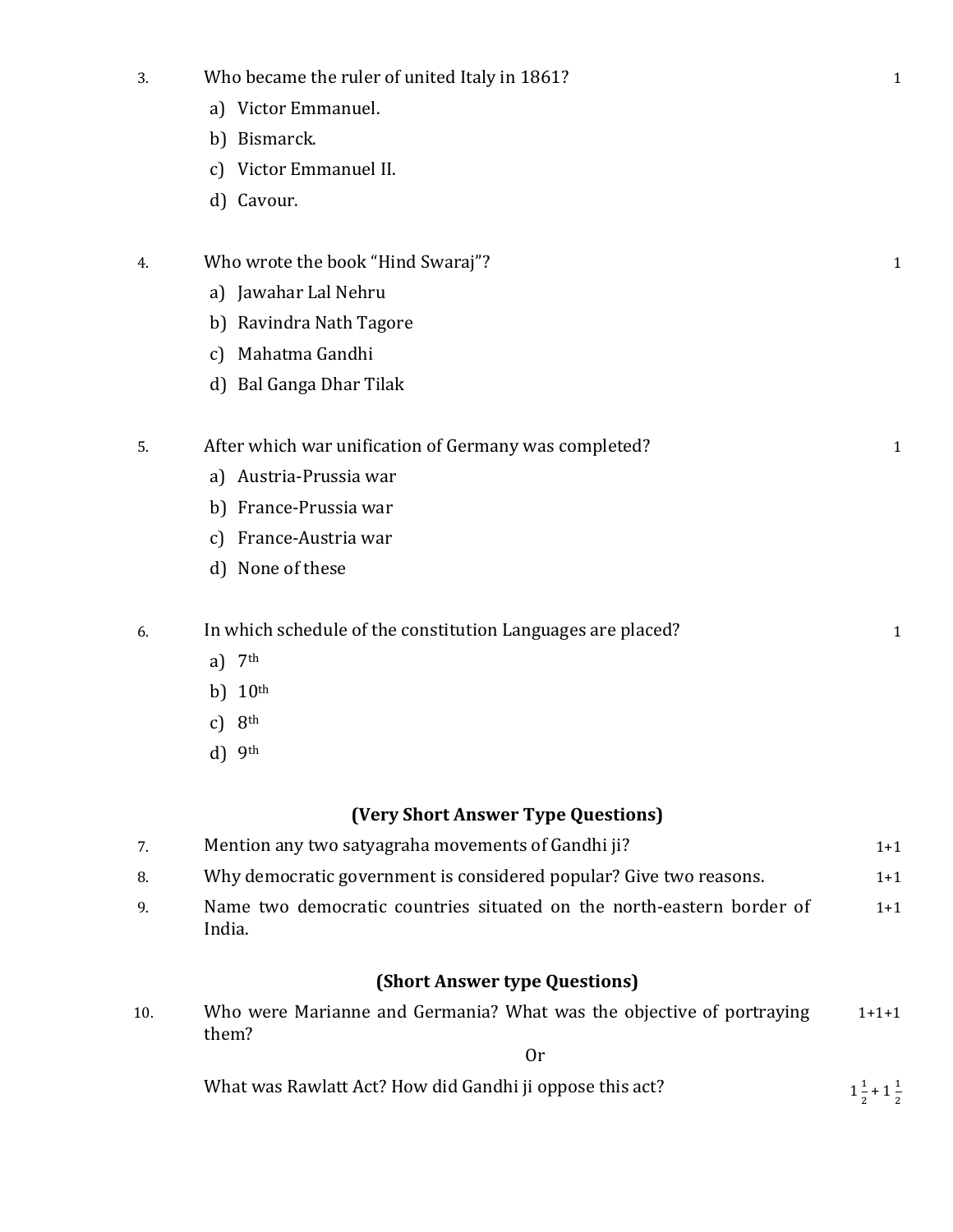| 11.   | Mention three challenges of the present democratic system.                                                                                                                                                      | $1 + 1 + 1$                                                          |
|-------|-----------------------------------------------------------------------------------------------------------------------------------------------------------------------------------------------------------------|----------------------------------------------------------------------|
|       | 0r<br>Responsible governance and transparency are necessary in democracy. Give<br>your opinion in favor of it?                                                                                                  | 3                                                                    |
|       | (Long Answer Type Questions)                                                                                                                                                                                    |                                                                      |
| 12.   | Mention the three types of movements or flows within international<br>economic exchange. Elucidate your answer with examples.<br>0r                                                                             | $2 + 2 + 2$                                                          |
|       | What were the causes of the "Great Depression" after the First World War?<br>Describe any two effects of it.                                                                                                    | $2 + 2 + 2$                                                          |
| 13.   | What is meant by Power Sharing? Why is it necessary? Give any two<br>reasons.<br>0r                                                                                                                             | $2+2+1+1$                                                            |
|       | What is meant by federalism? Mention any three features of federal system.                                                                                                                                      | $1\frac{1}{2}$ + $1\frac{1}{2}$ +<br>$1\frac{1}{2}$ + $1\frac{1}{2}$ |
|       | (Questions related with Map)                                                                                                                                                                                    |                                                                      |
| 14.   | Show the following places on the outline map of India supplied to you, by<br>the symbol $\Theta$ and also write their names. For correct name and location $\frac{1}{2}$ , $\frac{1}{2}$<br>marks are allotted. |                                                                      |
| (i)   | The place where Jallianwalla Bagh incident took place.                                                                                                                                                          |                                                                      |
| (ii)  | The place where Gandhi ji made salt.                                                                                                                                                                            | $\frac{1}{2} + \frac{1}{2}$<br>$\frac{1}{2} + \frac{1}{2}$           |
| (iii) | The place where indigo croppers started their movement                                                                                                                                                          | $\frac{1}{2} + \frac{1}{2}$                                          |
| (iv)  | The place where cotton mill workers started satyagraha.                                                                                                                                                         | $\frac{1}{2} + \frac{1}{2}$                                          |

(v) The place where the first session of Indian National Congress in 1920, was held.

# (Only for visually Impaired examinees in lieu of Map work)

 $\mathbf 1$  $\frac{1}{2} + \frac{1}{2}$ ଶ

| (i)   | Where did Jallianwalla Bagh incident take place?                          | 1            |
|-------|---------------------------------------------------------------------------|--------------|
| (ii)  | Where did Gandhi ji start make salt?                                      | $\mathbf{1}$ |
| (iii) | Where did indigo croppers start their movement?                           | $\mathbf{1}$ |
| (iv)  | Where did cotton mill workers start satyagraha?                           | 1            |
| (v)   | Where was the first session of Indian National congress in<br>1920, held? | 1            |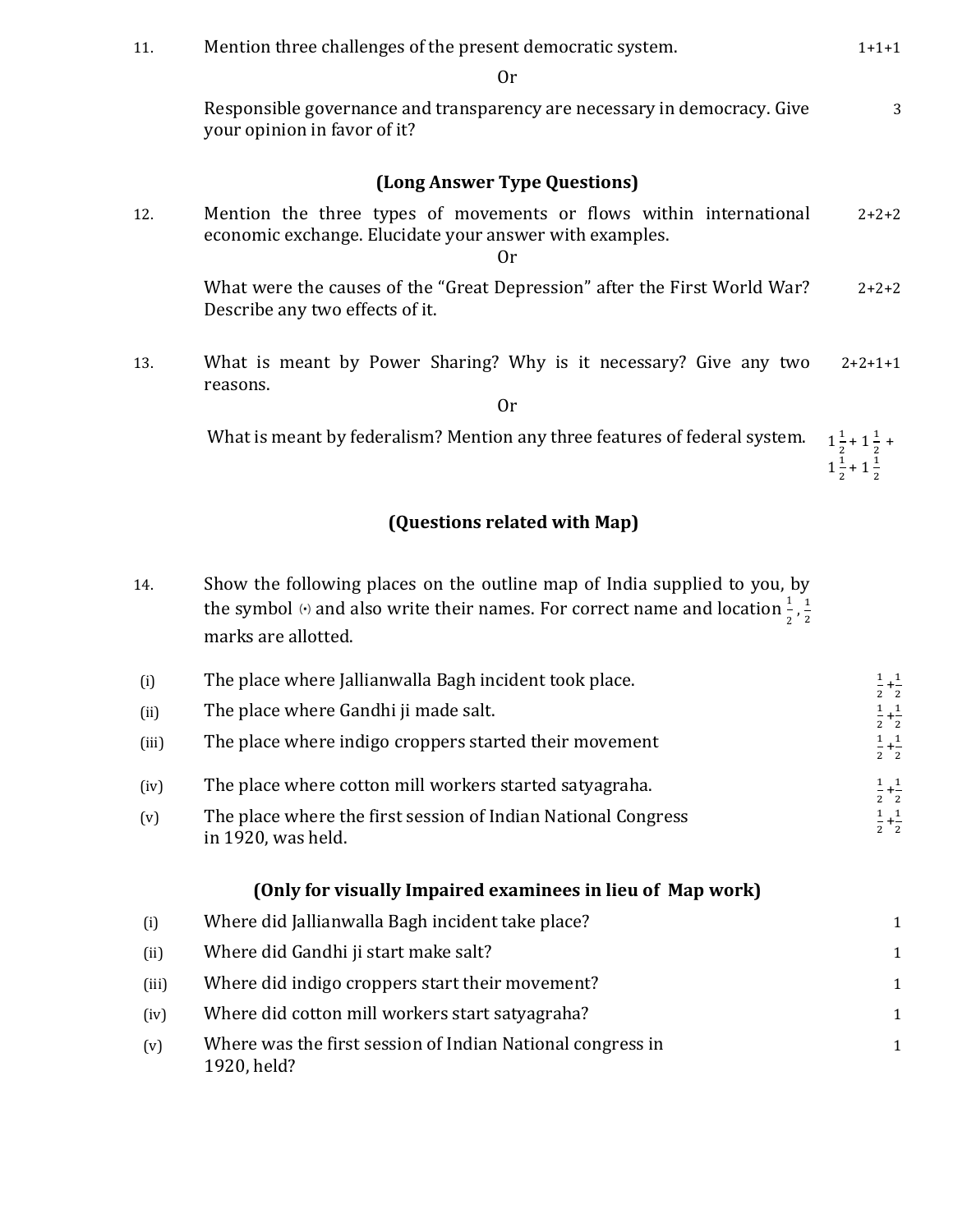## Part-B (Multiple Choice Type Questions)

| <b>Instruction:</b> | (Multiple Choice Type Questions)<br>Write the correct answer from the given options and write it in your<br>answer-book. |              |  |
|---------------------|--------------------------------------------------------------------------------------------------------------------------|--------------|--|
| 15.                 | In which if the following states is terrace cultivation practiced?                                                       | $\mathbf{1}$ |  |
|                     | a) Punjab                                                                                                                |              |  |
|                     | b) Haryana                                                                                                               |              |  |
|                     | c) Uttar Pradesh                                                                                                         |              |  |
|                     | d) Uttrakhand                                                                                                            |              |  |
| 16.                 | Which one of the following is a rabi crop?                                                                               | $\mathbf{1}$ |  |
|                     | a) Pulses                                                                                                                |              |  |
|                     | b) Millets                                                                                                               |              |  |
|                     | c) Gram                                                                                                                  |              |  |
|                     | d) Cotton                                                                                                                |              |  |
| 17.                 | Koderma, in Jharkhand is the leading producer of which one of the following<br>minerals?<br>a) Bauxite                   | $\mathbf{1}$ |  |
|                     | b) Mica                                                                                                                  |              |  |
|                     | c) Iron ore                                                                                                              |              |  |
|                     | d) Copper                                                                                                                |              |  |
| 18.                 | In which of these states is black soil mainly found?                                                                     | $\mathbf{1}$ |  |
|                     | a) Jammu and Kashmir                                                                                                     |              |  |
|                     | b) Rajasthan                                                                                                             |              |  |
|                     | c) Maharashtra                                                                                                           |              |  |
|                     | d) Jharkhand                                                                                                             |              |  |
| 19.                 | What is the rank of India in Human Development Index (HDI)?                                                              | $\mathbf{1}$ |  |
|                     | a) $120^{th}$                                                                                                            |              |  |
|                     | b) $130^{th}$                                                                                                            |              |  |
|                     | 180 <sup>th</sup><br>$\mathbf{c}$ )                                                                                      |              |  |
|                     | d) D. 190th                                                                                                              |              |  |
| 20.                 | What type of country is India in terms of Income?                                                                        | $\mathbf{1}$ |  |
|                     | a) High income group                                                                                                     |              |  |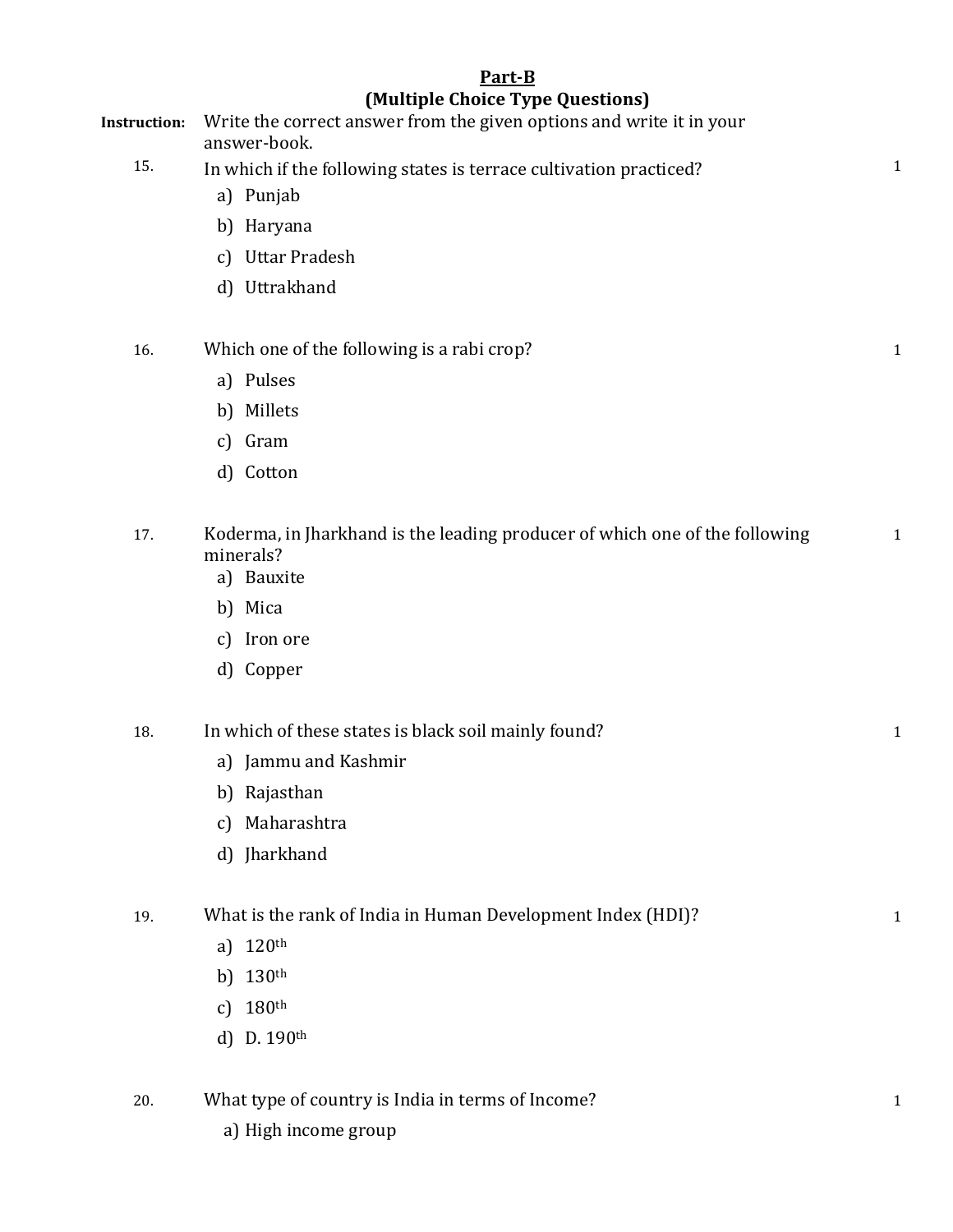|  | b) Middle income group |  |
|--|------------------------|--|

- c) Low income group
- d) None of these.

# (Very Short Answer Type Questions)

| 21.   | Write any two difference between biotic and abiotic resources.                                                                        | $1 + 1$                                                    |
|-------|---------------------------------------------------------------------------------------------------------------------------------------|------------------------------------------------------------|
| 22.   | <b>What is Gross Domestic Product?</b>                                                                                                | 2                                                          |
| 23.   | What is another name for disguised unemployment?                                                                                      | $\overline{2}$                                             |
|       | (Short Answer Type Questions)                                                                                                         |                                                            |
| 24.   | How are minerals formed in igneous and metamorphic rocks?                                                                             | 3                                                          |
|       | <b>OR</b>                                                                                                                             |                                                            |
|       | Name any one Beverage crop. Write the description of the favorable<br>geographical conditions for its cultivation.                    | $1 + 2$                                                    |
| 25.   | Write a short description of different sectors of Indian economy.                                                                     | 3                                                          |
|       | <b>OR</b>                                                                                                                             |                                                            |
|       | What is globalization? Write in brief.                                                                                                | 3                                                          |
|       | (Long Answer Type Questions)                                                                                                          |                                                            |
| 26.   | What is International Market? Write its five characteristics.                                                                         | $1 + 5$                                                    |
|       | <b>OR</b>                                                                                                                             |                                                            |
|       | Classify the means of transport. In how many parts can road transport be<br>divided? Describe any two.                                | $2 + 2 + 2$                                                |
| 27.   | What legal measures should be taken by the government to empower<br>consumer in India.<br><b>OR</b>                                   | 6                                                          |
|       | 'The effect of globalization is not the same in all countries'. Explain this<br>statement in your own words.                          | 6                                                          |
|       | (Questions related with Map)                                                                                                          |                                                            |
| 28.   | Show the following on the given map of India. For correct pointing and<br>correct name $\frac{1}{2}$ , $\frac{1}{2}$ marks are given. |                                                            |
| (i)   | A Park of west Bengal with $\Box$ sign and name.                                                                                      |                                                            |
| (ii)  | A Dam built on Narmada river with S sign and name                                                                                     |                                                            |
| (iii) | Mahanadi with $-\sqrt{\frac{1}{\pi}}$ sign and name.                                                                                  | $\frac{1}{2} + \frac{1}{2}$<br>$\frac{1}{2} + \frac{1}{2}$ |